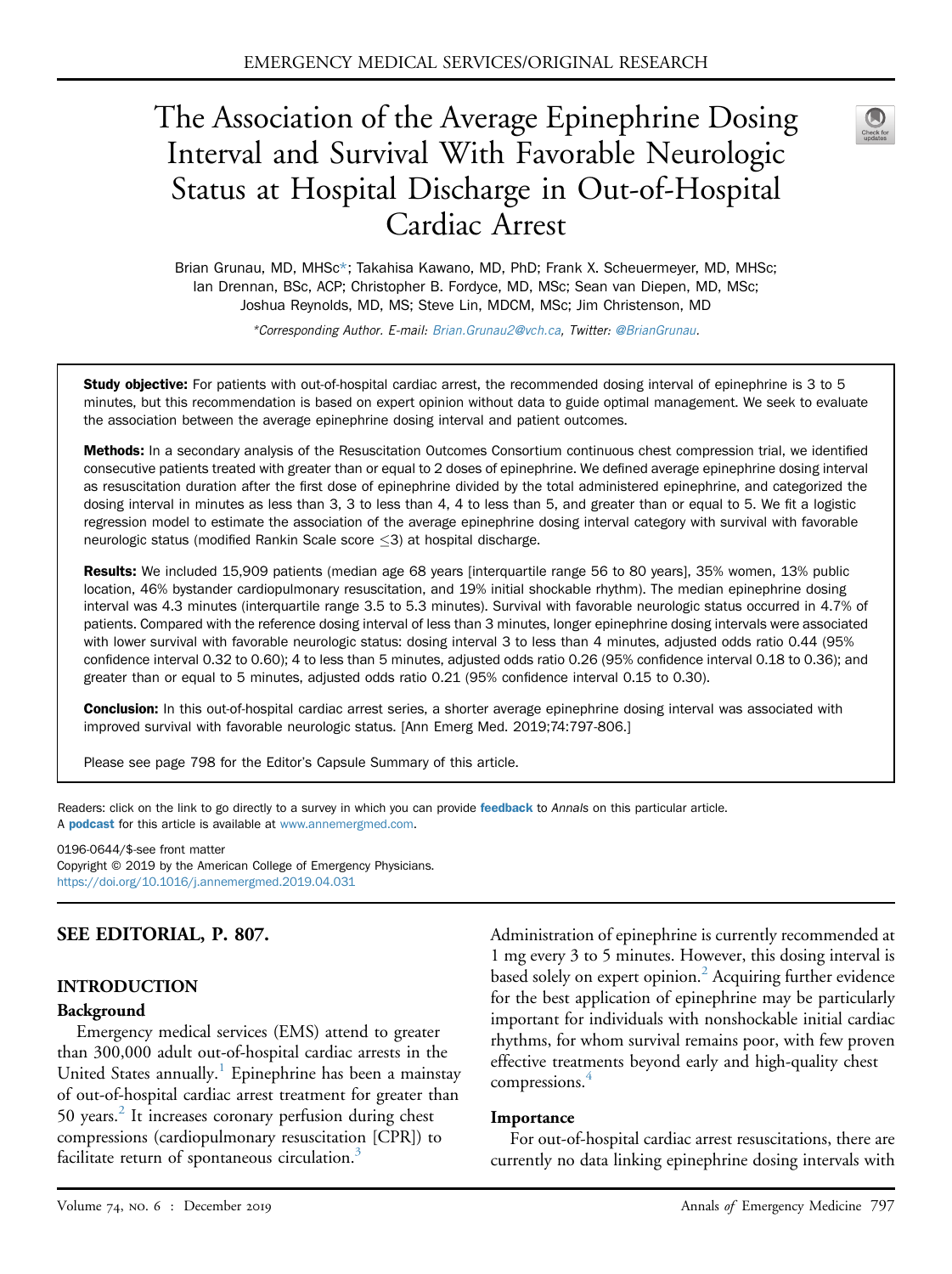### Editor's Capsule Summary

What is already known on this topic Guidelines recommend giving epinephrine every 3 to 5 minutes during cardiac arrest.

# What question this study addressed

Are shorter epinephrine dosing intervals associated with improved out-of-hospital cardiac arrest outcomes?

# What this study adds to our knowledge

In this analysis of 15,909 out-of-hospital cardiac arrests from the Resuscitation Outcomes Consortium, compared with longer intervals (3 to 4 minutes, 4 to 5 minutes, and  $\geq$ 5 minutes), shorter epinephrine dosing intervals (<3 minutes) were associated with better survival with favorable neurologic status.

# How this is relevant to clinical practice

Although practitioners may consider shorter dosing intervals, the optimal dose and clinical effectiveness of epinephrine remain unknown.

survival or survival with favorable neurologic status. There are also no data indicating the optimal epinephrine dosing interval. For patients with inhospital cardiac arrest, 3 observational studies have reported consistent associations between less frequent epinephrine dosing and improved survival at hospital discharge.<sup>[5-7](#page-8-4)</sup> Whether these findings can be extended to individuals with out-of-hospital cardiac arrest is unclear.

# Goals of This Investigation

Our objective was to determine the association between the average epinephrine dosing interval and survival with favorable neurologic status after out-of-hospital cardiac arrest.

# MATERIALS AND METHODS

#### Study Design

This was a secondary analysis of adult out-of-hospital cardiac arrest patients enrolled in the Resuscitation Outcomes Consortium Continuous or Interrupted Chest Compressions During CPR trial. The trial was conducted with exception from informed consent under US and Canadian regulations.<sup>[8,9](#page-8-5)</sup> We designed this study and wrote the article according to the Strengthening the Reporting of Observational Studies in Epidemiology guidelines.<sup>[10](#page-8-6)</sup>

The Resuscitation Outcomes Consortium comprised 10 regional centers across North America and their respective

EMS systems, with a data coordinating center at the University of Washington. The geographic footprint spanned 218 out-of-hospital agencies covering 35,000 square miles and 24 million persons. The design and results of the Continuous or Interrupted Chest Compressions During CPR trial have been previously reported.<sup>[8](#page-8-5)</sup> The trial enrolled out-of-hospital cardiac arrest patients who received EMS chest compressions, and excluded traumatic, asphyxial, or hemorrhagic arrests; EMS-witnessed arrests; pregnant patients or prisoners; patients with advanced directives to forgo resuscitation; patients treated with a mechanical chest-compression device; individuals with a tracheostomy or advanced airway management before EMS agency arrival; or individuals known to have previously opted out of resuscitation research. During the preintubation resuscitation phase, patients were randomized to receive either continuous chest compressions with unsynchronized ventilations or chest compressions interrupted for ventilations at a compression:ventilation ratio of 30:2. After intubation, all patients were treated with continuous chest compressions. Other treatments followed standard advanced cardiac life support guidelines.<sup>8</sup> Some patients were coenrolled in a trial of antiarrhythmic therapy for ventricular fibrillation.<sup>11</sup> These original trials were neutral for differences between interventions, thus avoiding confounding from trial arms. $8,11$ 

Trial research staff abstracted the following systematically collected data: patient and cardiac arrest characteristics, time-stamped EMS-delivered care (including timing of EMS arrival, initiation of compressions, defibrillator application, first vasopressor administration [and total dose of vasopressin and epinephrine], return of spontaneous circulation, termination of resuscitation, EMS departure time, and hospital arrival time), and hospital care (including length of stay, survival, and survival with favorable neurologic status categorized by the modified Rankin Scale score).  $8,9,12$ 

# Selection of Participants

We examined all Continuous or Interrupted Chest Compressions During CPR trial subjects for this analysis. We excluded subjects for whom epinephrine dosing interval was not applicable or could not be calculated, those who received fewer than 2 doses of epinephrine, those with missing data preventing calculation of dosing interval, and those who rearrested in the out-of-hospital setting (the data set does not include data on rearrest time, and we were thus unable to calculate the epinephrine dosing interval in these cases).

The primary outcome was survival with favorable neurologic status at hospital discharge, defined as modified Rankin Scale score less than or equal to  $3<sup>12</sup>$  $3<sup>12</sup>$  $3<sup>12</sup>$  Secondary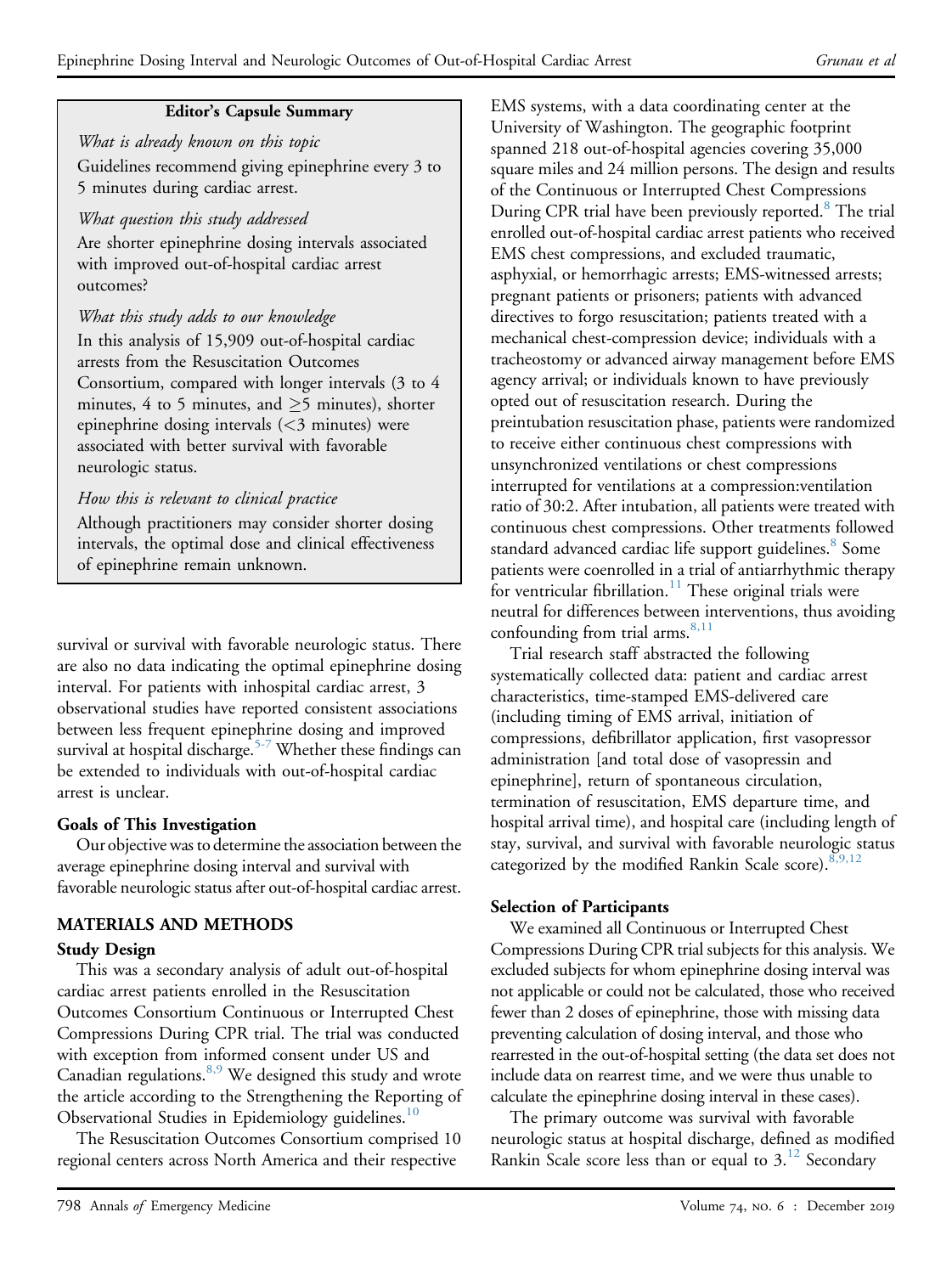outcomes included survival to hospital ward admission and survival to hospital discharge.

# Methods of Measurement and Primary Data Analysis

We used Microsoft Excel (version 14.5.0; Microsoft, Redmond, WA) and Stata (version 13.1; StataCorp, College Station, TX) for data entry and analysis. We reported categoric variables as counts with percentages and 95% confidence intervals (CIs), continuous variables as medians with interquartile ranges (IQR), and the proportion of cases with missing data.

The independent variable of interest was the average epinephrine dosing interval, calculated as: (end time of EMS-delivered resuscitation–time of first EMS-delivered vasopressor)/total dose of epinephrine (in milligrams). The time before the first EMS-delivered vasopressor was not included in the calculation because this initial phase of resuscitation is focused on alternative priorities such as scene assessment, historical data collection, initiation of high-quality CPR, monitor application, and airway strategies; furthermore, providers with the ability to administer epinephrine may not be on scene initially. The ending time of EMS-delivered resuscitation was determined from the time of return of spontaneous circulation, termination of resuscitation, or arrival at the hospital. We assumed that all epinephrine was administered according to the guideline-recommended dose of 1 mg.<sup>[2](#page-8-1)</sup> The Continuous or Interrupted Chest Compressions During CPR data set does not specify whether the first vasopressin administered was epinephrine or vasopressin; we assumed that epinephrine was the first vasopressin administered for our calculation of epinephrine dosing interval (see sensitivity analysis described below).

We fit logistic regression models to calculate the association between the average epinephrine dosing interval and the primary and secondary outcomes. We classified the average epinephrine dosing interval into categories (in minutes) of less than 3, 3 to less than 4, 4 to less than 5, and greater than or equal to 5, based on the current American Heart Association guideline range, which recommends a dosing interval of 3 to 5 minutes. $2$  We adjusted our model for the following covariates: age (continuous), sex, witnessed by bystander, bystander CPR, 911 call to first EMS arrival interval (continuous), initial shockable cardiac rhythm, public location, and study arm (continuous chest compressions versus 30:2). We assessed model calibration for the primary outcome by the Hosmer-Lemeshow goodness-of-fit test. In addition, we tested discrimination of this model for the primary outcome by calculating the area under the receiver operating characteristic (ROC) curve. Multicollinearity was tested by

<span id="page-2-0"></span>Participants enrolled in the Parent CCC Trial n = 26 148 Epinephrine dosing interval not applicable or unable to calculate n = 9809 Epinephrine not administered  $n = 4790$ One dose of epinephrine n =1839 Number of Epinephrine doses missing n = 27  $\bullet$  $Re-Arrest$  n = 3153 Study Cohort n = 16 339 Average Epinephrine Dosing Interval:  $\sim$  3 minutes: n = 2515  $\blacksquare$  3 - < 4 minutes: n = 4504  $\blacksquare$  4 - < 5 minutes: n = 4198  $\ge$  5 minutes: n = 4692 Missing Time Data  $n = 430$  $\circ$  Epinephrine administration time missing n = 309

- ROSC time missing  $n = 56$ <br>○ Out-of-hospital termination time missing  $n = 45$  $\circ$
- $\circ$ Hospital arrival time missing  $n = 20$

Figure 1. Study flow. Characteristics applied sequentially. CCC, Continuous chest compressions; ROSC, return of spontaneous circulation.

the variance inflation factor. We performed subgroup analyses within the categories of witnessed or unwitnessed arrest, and shockable or nonshockable initial rhythms.

To demonstrate the association between average epinephrine dosing intervals of 1 to 10 minutes and the probability of survival with favorable neurologic status, we fit an adjusted natural cubic spline curve with 4 knots, adjusting for the same covariates as above. The knots were located at the fifth, 35th, 65th, and 95th percentiles of epinephrine dosing interval.

We performed 7 sensitivity analyses of our study cohort. First, we repeated the primary analysis with the number of epinephrine doses as an adjustment covariate. We did not include this in the primary analysis because the independent variable of interest may affect the number of epinephrine doses administered (ie, if a lower or higher epinephrine dosing interval results in earlier return of spontaneous circulation, this would affect the total number of epinephrine doses). However, as the resuscitation progresses it is possible that paramedics may change the frequency of dosing (either increasing the interval between doses because of an impression of epinephrine ineffectiveness [which would increase the average epinephrine dosing interval] or potentially decreasing the interval between doses because there are fewer competing tasks interfering with regular dosing [which would decrease the average epinephrine dosing interval]).

Second, because EMS protocols and treatments may have varied with treatment location, we incorporated a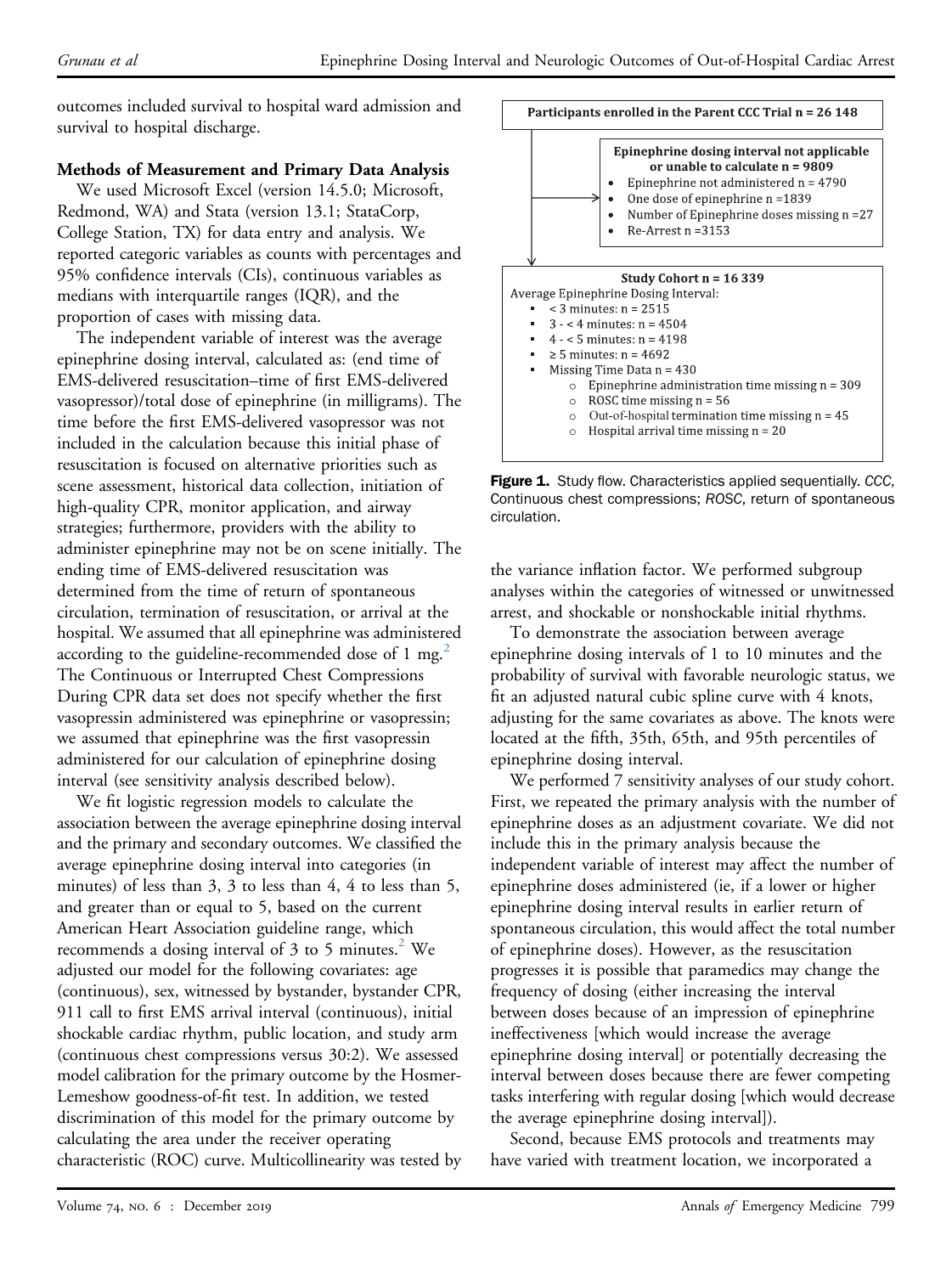| Patient characte     |
|----------------------|
|                      |
|                      |
|                      |
|                      |
| <b>aracteristics</b> |
| የ), y                |
| x(%)                 |
| 1ythm (%)            |

<span id="page-3-0"></span>

| <b>Variable</b>                                                              | $<$ 3.0 (n = 2,059)     |                | $3.0 - 4.0$ (n = 4,136) |                | $4.0 - 5.0$ (n = 4,463) |              | $≥5.0$ (n = 5,251)      |                | <b>Missing Data in Time</b><br>$(n=430)$ |                |
|------------------------------------------------------------------------------|-------------------------|----------------|-------------------------|----------------|-------------------------|--------------|-------------------------|----------------|------------------------------------------|----------------|
|                                                                              | n or Median             | Missing $(\%)$ | n or Median             | Missing (%)    | n or Median             | Missing (%)  | n or Median             | Missing (%)    | n or Median                              | Missing (%)    |
| <b>Patient characteristics</b>                                               |                         |                |                         |                |                         |              |                         |                |                                          |                |
| Age (IQR), y                                                                 | 68 (56-81)              | $1$ ( $<$ 0.1) | 68 (56-81)              | 5(0.1)         | $67(56-80)$             | 3(0.1)       | $67(55 - 79)$           | $2 (-0.1)$     | 67 (54-79)                               | $\mathbf{O}$   |
| Male sex $(\%)$                                                              | 1,287(62.5)             | $1$ ( $<$ 0.1) | 2,648 (64.0)            | $1$ ( $<$ 0.1) | 2,956 (66.2)            | $\mathbf 0$  | 3,397 (64.7)            | $2 (-0.1)$     | 277 (64.4)                               | $\mathbf{O}$   |
| Initial rhythm (%)                                                           |                         | 4(0.2)         |                         |                |                         |              |                         | 3(0.1)         |                                          |                |
| Shockable                                                                    | 413 (20.1)              |                | 685 (16.6)              | $2 (-0.1)$     | 842 (18.9)              | $2 (-0.1)$   | 1,062 (20.2)            |                | 96 (22.3)                                |                |
| Bystander witness (%)                                                        | 805 (40.2)              | 57(2.8)        | 1,526 (37.8)            | 95(2.3)        | 1,658 (37.9)            | 90(2.0)      | 2,074 (40.3)            | 108(2.1)       | 190 (45.4)                               | 11(2.6)        |
| Location (%)                                                                 |                         | 5(0.2)         |                         | 4(0.1)         |                         | 6(0.1)       |                         | $2 (-0.1)$     |                                          | 3(0.7)         |
| Public                                                                       | 330(16.1)               |                | 559 (13.5)              |                | 526(11.8)               |              | 609 (11.6)              |                | 59 (13.8)                                |                |
| Bystander CPR (%)                                                            | 960 (47.3)              | 28(1.4)        | 1,912 (46.7)            | 45(1.1)        | 2,086 (47.1)            | 38(0.9)      | 2,226 (42.9)            | 62(1.2)        | 195 (69.4)                               | 149 (34.7)     |
| Study arm (%)                                                                |                         | $\Omega$       |                         | $\Omega$       |                         | $\Omega$     |                         | $\Omega$       |                                          | 119 (27.8)     |
| CCC                                                                          | 1,123(54.5)             |                | 2,200(53.2)             |                | 2,449 (54.9)            |              | 2,802(53.4)             |                | 170 (54.7)                               |                |
| 30:2                                                                         | 936 (45.5)              |                | 1,936 (46.8)            |                | 2,014(45.1)             |              | 2,449 (46.6)            |                | 141 (45.3)                               |                |
| <b>Out-of-hospital treatments</b>                                            |                         |                |                         |                |                         |              |                         |                |                                          |                |
| Total dose of epinephrine<br>(IQR), mg                                       | $3.0(2.0-5.0)$          | $\mathbf{O}$   | $4.0(3.0 - 5.0)$        | $\Omega$       | $4.0(3.0 - 5.0)$        | $\mathbf 0$  | $3.0(3.0-4.0)$          | $\mathbf 0$    | $3.0(4.0 - 5.0)$                         | 20(0.1)        |
| Route of epinephrine (%)                                                     |                         |                |                         |                |                         |              |                         |                |                                          |                |
| Intravenous                                                                  | 1,426 (69.3)            | $\mathbf 0$    | 3,151 (76.2)            | 0              | 3,509 (78.6)            | 0            | 4,165 (79.3)            | $\mathbf 0$    | 320 (74.4)                               | $\mathbf 0$    |
| Intraosseous                                                                 | 511(24.8)               | $\Omega$       | 1,001 (24.2)            | $\mathbf 0$    | 983 (22.0)              | 0            | 1,129 (21.5)            | $\Omega$       | 99 (23.0)                                | $\mathbf 0$    |
| Endotracheal                                                                 | 199 (9.7)               | $\mathbf 0$    | 110(2.7)                | $\mathbf 0$    | 69 (1.6)                | $\mathbf 0$  | 56(1.1)                 | $\Omega$       | 12(2.8)                                  | $\mathbf 0$    |
| Vasopressin (%)                                                              | 9(0.4)                  | $1$ ( $<$ 0.1) | 16(0.4)                 | $\mathbf 0$    | 28(0.6)                 | 0            | 194(3.7)                | $1$ ( $<$ 0.1) | 12(2.8)                                  | $\overline{4}$ |
| 911 call to first epinephrine<br>or vasopressin interval<br>$(IQR)$ , min    | 17.7<br>$(14.2 - 22.6)$ | $\mathbf{O}$   | 16.6<br>$(13.2 - 20.7)$ | $\mathbf{O}$   | 16.4<br>$(13.4 - 20.0)$ | $\Omega$     | 16.3<br>$(13.2 - 20.0)$ | $\mathbf{O}$   | 17.5<br>$(14.0 - 21.8)$                  | 309 (71.9)     |
| EMS arrival to first<br>epinephrine or<br>vasopressin interval<br>(IQR), min | 12.0<br>$(8.7 - 16.3)$  | $\mathbf 0$    | 10.9<br>$(8.1 - 14.7)$  | $\mathbf 0$    | $10.7(8.0-14.0)$        | $\mathbf 0$  | 10.7<br>$(8.0 - 14.1)$  | $\mathbf 0$    | 11.7<br>$(8.0 - 14.8)$                   | 311 (72.3)     |
| 911 call to EMS arrival<br>interval (IQR), min                               | 5.6<br>$(3.3 - 7.1)$    | $\mathbf{O}$   | $5.4(4.1 - 6.8)$        | $\mathbf{0}$   | $5.4(4.1 - 6.9)$        | $\mathbf{0}$ | $5.3(4.1 - 6.7)$        | $\mathbf{O}$   | 6.1<br>$(4.8 - 7.7)$                     | 31(7.2)        |

Average Epinephrine Dosing Interval, Minutes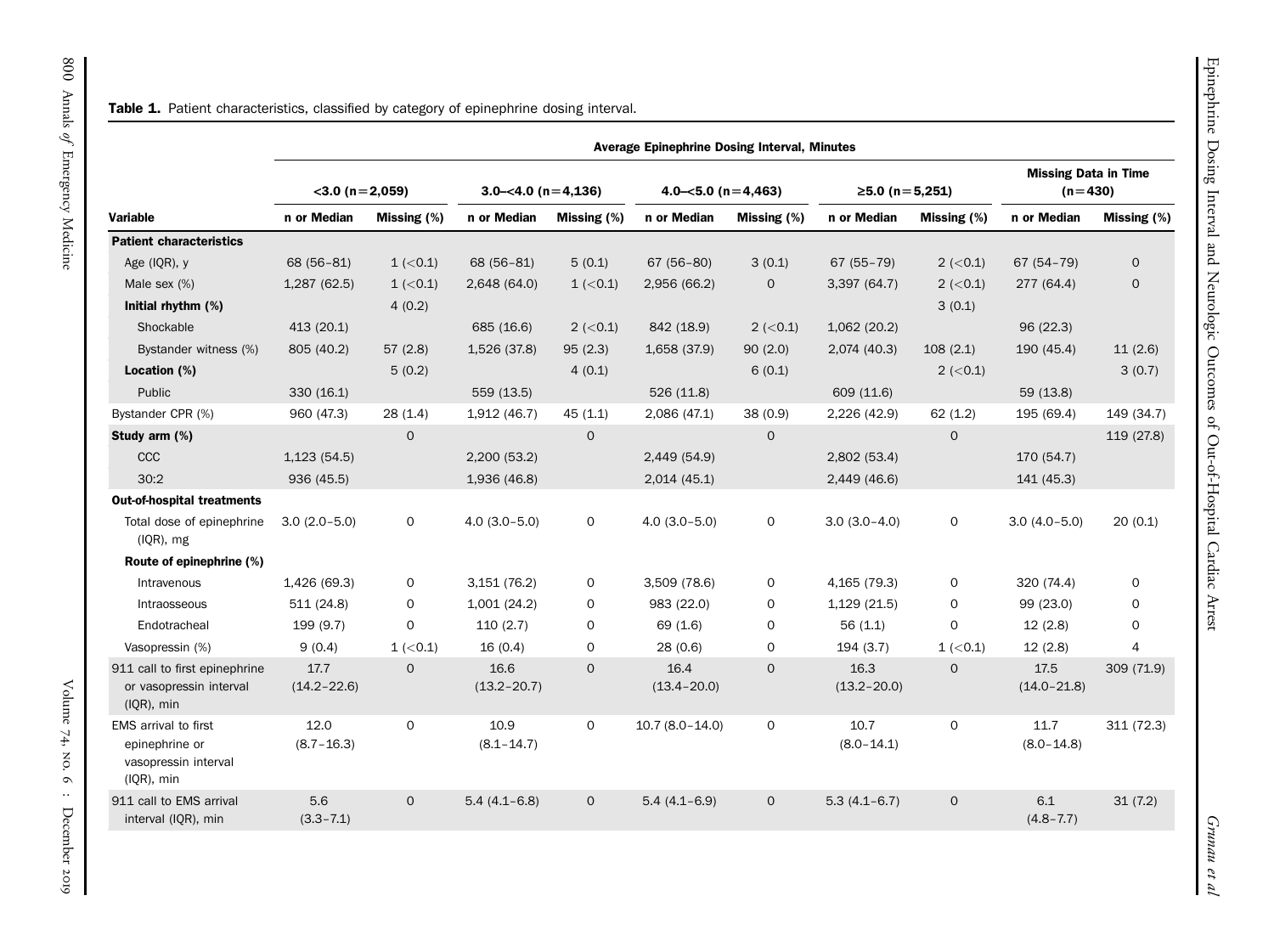| 911 call to termination or<br>hospital arrival interval (in<br>patients without ROSC)<br>$(IQR)$ , min | 29.9<br>$(24.5 - 36.6)$     | 0              | 31.7<br>$(27.0 - 38.0)$     | $\mathbf{O}$ | 34.0<br>$(29.4 - 40.0)$     | $\mathbf 0$  | 38.0<br>$(32.8 - 45.0)$     | $\mathbf 0$    | 40.9<br>$(32.8 - 51.4)$     | 48 (34.0)    |
|--------------------------------------------------------------------------------------------------------|-----------------------------|----------------|-----------------------------|--------------|-----------------------------|--------------|-----------------------------|----------------|-----------------------------|--------------|
| 911 call to ROSC interval<br>$IQR$ , min                                                               | 22.6<br>$(19.0 - 27.7)$     | $\overline{O}$ | 25.6<br>$(21.8 - 30.5)$     | $\mathbf{O}$ | 27.6<br>$(23.7 - 32.8)$     | $\mathbf{O}$ | 31.5<br>$(27.0 - 37.0)$     | $\Omega$       | 24.8<br>$(20.2 - 32.4)$     | 38 (40.9)    |
| <b>Out-of-hospital disposition</b><br>(%)                                                              |                             | 0              |                             | $\mathbf 0$  |                             | $\mathbf 0$  |                             | $\mathbf 0$    |                             |              |
| Termination of<br>resuscitation                                                                        | 820 (39.8)                  |                | 2,465 (59.6)                |              | 2,727 (61.1)                |              | 2,653 (50.5)                |                | 195 (45.4)                  | 0            |
| Transported to hospital                                                                                | 1,239 (60.2)                |                | 1,671 (40.4)                |              | 1,736 (38.9)                |              | 2,598 (49.5)                |                | 235 (54.7)                  | 0            |
| ED arrival status (%)                                                                                  |                             | $\Omega$       |                             | $\Omega$     |                             | $\mathbf{O}$ |                             | $1$ ( $<$ 0.1) |                             | 1(0.4)       |
| ROSC present                                                                                           | 784 (63.3)                  |                | 704 (42.1)                  |              | 490 (28.2)                  |              | 350 (13.5)                  |                | 93 (39.7)                   |              |
| Ongoing CPR                                                                                            | 455 (36.7)                  |                | 967 (57.9)                  |              | 1,246 (71.8)                |              | 2,247 (86.5)                |                | 141 (60.3)                  |              |
| <b>Outcomes (%; 95% CI)</b>                                                                            |                             |                |                             |              |                             |              |                             |                |                             |              |
| <b>ROSC</b>                                                                                            | 908 (44.1;<br>$42.0 - 46.3$ | 2(0.1)         | 862 (20.9;<br>$19.6 - 22.1$ | 3(0.1)       | 673 (15.1;<br>$14.1 - 16.2$ | 6(0.1)       | 656 (12.5;<br>$11.6 - 13.4$ | 6(0.1)         | 124 (29.0;<br>$22.8 - 33.6$ | 3(0.7)       |
| Survival at hospital<br>admission                                                                      | 713 (32.6;<br>$31.0 - 36.7$ | $1$ ( $<$ 0.1) | 664 (16.1;<br>$15.0 - 17.2$ | 4(0.1)       | 516 (11.6;<br>$10.7 - 12.6$ | 12(0.3)      | 510(9.7)<br>$8.9 - 10.6$    | 3(0.1)         | 48 (16.1;<br>$12.1 - 20.7$  | 131 (30.5)   |
| Survival at hospital<br>discharge                                                                      | 160 (7.8;<br>$6.6 - 9.0$    | 3(0.1)         | 134 (3.3;<br>$2.7 - 3.8$    | 8(0.2)       | 99(2.2;<br>$1.8 - 2.7$      | 6(0.1)       | 101(1.9;<br>$1.6 - 2.3$     | $1$ ( $<$ 0.1) | 14(3.3;<br>$1.8 - 5.4$      | $\mathbf 0$  |
| Survival with favorable<br>neurologic status at<br>hospital discharge                                  | 103(5.0;<br>$4.1 - 6.0$     | 4(0.2)         | 86<br>$(2.1; 1.7-$<br>(2.6) | 10(0.2)      | 64 (1.4;<br>$1.1 - 1.8$     | 6(0.1)       | 71(1.4;<br>$1.1 - 1.7$      | $2 (-0.1)$     | 11(2.6;<br>$1.2 - 4.5$      | $\mathsf{O}$ |

Grunau et al

Epinephrine Dosing Interval and Neurologic Outcomes of Out-of-Hospital Cardiac Arrest

Epinephrine Dosing Interval and Neurologic Outcomes of Out-of-Hospital Cardiac Arrest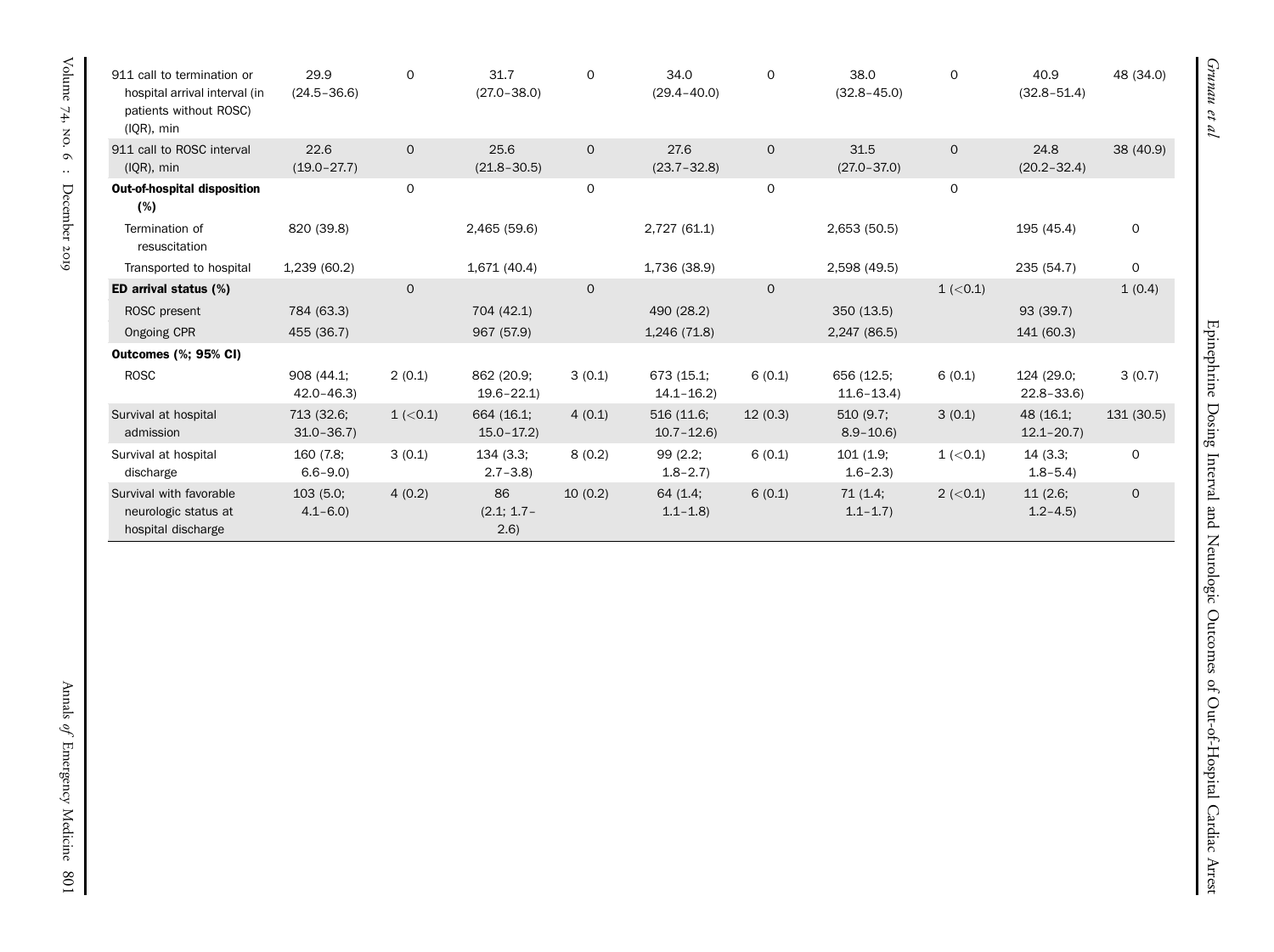generalized estimating equation logistic regression model with the enrolling region as the clustering variable.

Third, we performed a sensitivity analysis excluding all patients who were treated with vasopressin at any time. The Continuous or Interrupted Chest Compressions During CPR data set records the time of first vasopressor administration (although it does not specify whether epinephrine or vasopressin was used); although it is likely that the majority of patients were treated with epinephrine as the first vasopressor option, it is possible that this was not the case, which would thus invalidate our epinephrinebased calculations.

Fourth, we added the interval between EMS arrival and first vasopressor administration (continuous) as a covariate to the analysis because this value has been associated with outcomes.<sup>4</sup>

Fifth, we excluded patients who arrived at the hospital with ongoing resuscitation because dosing frequency may have changed during extrication and transport, as well as after hospital arrival.

Sixth, we excluded patients whose length of resuscitation after the administration of the first vasopressor was less than 10 minutes. The inclusion of patients with short resuscitation durations may have biased the primary analysis in favor of the short average epinephrine dosing interval because those who achieved very early return of spontaneous circulation would be included in the shorterinterval categories but not in the longer categories (because they would not yet have received the second dose and thus would have been excluded).

Seventh, we repeated the primary analysis within defined subgroups as having epinephrine administered by either the intravenous or intraosseous route.

We limited the primary analysis to cases without rearrest because our data set lacked time data for rearrest or subsequent return of spontaneous circulation episodes. To test the effect of omitting the rearrest cases, we conducted 2 additional sensitivity analyses. We fit a multivariable model including all cardiac arrest cases with and without rearrest, assuming that the resuscitation interval extended from administration of the first vasopressor to first return of spontaneous circulation, or emergency department (ED) arrival or termination of resuscitation for patients who first received a vasopressor after the first return of spontaneous circulation episode (this model assumes the period[s] of rearrest[s] was negligible and represents the shortest possible epinephrine dosing interval). We then fitted a model assuming that the resuscitation interval extended from administration of first vasopressor to ED arrival or termination of resuscitation (this model assumes the period [s] of return of spontaneous circulation was negligible and represents the longest possible epinephrine dosing interval).

# RESULTS

# Characteristics of Study Subjects

Of 26,148 patients enrolled in the parent trial, we included 15,909 ([Figure 1\)](#page-2-0) in the analysis. The median age was 68 years (IQR 56 to 80 years), 35% were women, 13% of arrests occurred in public locations, 46% had bystander CPR, 8.4% had bystander automated external defibrillator application, and 19% had initial shockable rhythms. The median value for the average epinephrine dosing interval was 4.3 minutes (IQR 3.5 to 5.3 minutes). Overall, 1.6% of patients were cotreated with vasopressin.

# Main Results

Patient characteristics were similar between average epinephrine dosing interval categories, including age, sex, the proportion with initial shockable rhythms, bystanderwitnessed arrests, public-location arrests, and bystander CPR [\(Table 1\)](#page-3-0). The interval between the 911 call and first EMS arrival, the interval between the 911 call and first vasopressor, and the total dose of epinephrine administered appeared similar between groups. In the group with a less than 3-minute dosing interval, 5.0% (95% CI 4.1% to 6.0%) survived with favorable neurologic status at hospital discharge compared with 2.1% (95% CI 1.7% to 2.6%), 1.4% (95% CI 1.1% to 1.8%), and 1.4% (95% CI 1.1% to 1.7%) for the groups with dosing intervals of 3 to less than 4 minutes, 4 to less than 5 minutes, and greater than or equal to 5 minutes, respectively ([Figure 2\)](#page-6-0). When outcomes were examined among patients with return of spontaneous circulation in each group, survival with favorable neurologic status at hospital discharge occurred in 11.3%, 10.0%, 9.5%, and 10.8%, respectively. Patient characteristics and outcomes stratified by 1-minute categories of average epinephrine dosing interval are shown in Table E1 (available online at <http://www.annemergmed.com>).

The adjusted analyses for the logistic regression models demonstrated that a shorter average epinephrine dosing interval was associated with survival with favorable neurologic status ([Table 2\)](#page-6-1). Compared with the reference dosing interval of less than 3 minutes, the dosing interval of 3 to less than 4 minutes had an adjusted odds ratio [AOR] of 0.44 (95% CI 0.32 to 0.60), the interval of 4 to less than 5 minutes had an AOR of 0.26 (95% CI 0.18 to 0.36), and the interval of greater than or equal to 5 minutes had an AOR of 0.21 (95% CI 0.15 to 0.30). Similar relationships were observed with both survival to hospital admission and survival to hospital discharge. The Hosmer-Lemeshow goodness-of-fit test was not significant. Area under the ROC curve was 0.91 (95% CI 0.90 to 0.93). Variance inflation factors in this model were less than 10 (Table E2,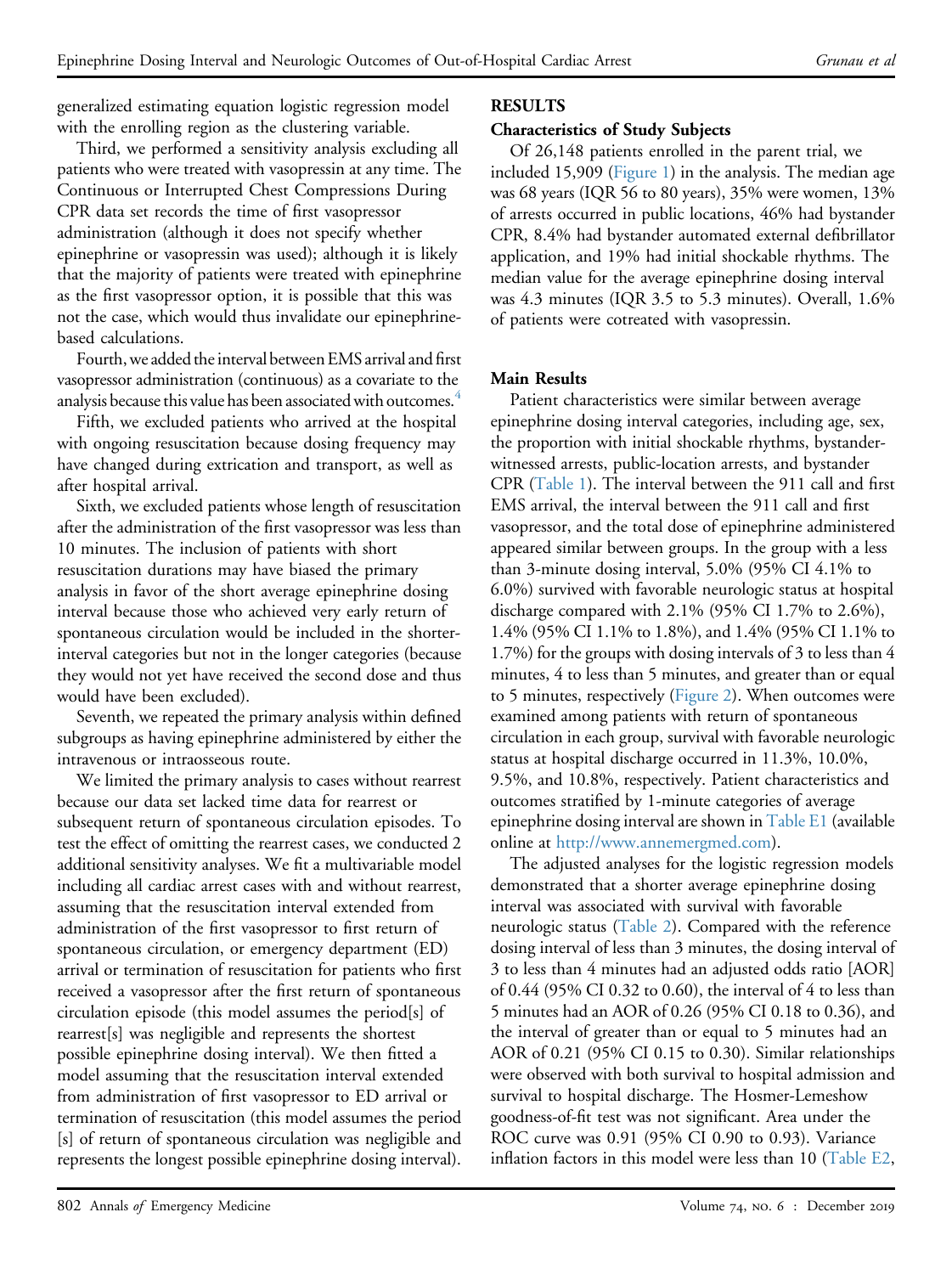<span id="page-6-0"></span>

Figure 2. Patient outcomes stratified by average epinephrine dosing interval.

available online at [http://www.annemergmed.com\)](http://www.annemergmed.com). Results were consistent within subgroups of witnessed and unwitnessed arrests, and those with initial shockable and nonshockable rhythms ([Table 2\)](#page-6-1).

We fit a covariate-adjusted natural cubic spline curve with 95% CIs to describe the relationship between the

average epinephrine dosing interval and the probability of survival with favorable neurologic status ([Figure 3\)](#page-7-0).

#### Sensitivity Analyses

For all 7 sensitivity analyses of our study cohort, results consistently demonstrated an association between a shorter epinephrine dosing interval and improved outcomes (Table E3, available online at [http://www.annemergmed.](http://www.annemergmed.com) [com\)](http://www.annemergmed.com). For the additional sensitivity analysis including rearrest cases, when we assumed the shortest average epinephrine dosing interval, the median value was 4.0 minutes (IQR 3.0 to 5.2 minutes); there were no major changes in the association between the average epinephrine dosing interval and hospital survival with favorable neurologic status (AOR for the interval  $3$  to  $\leq 4$  minutes was 0.63 [95% CI 0.48 to 0.81]; for the interval 4 to  $<$  5 minutes, 0.32 [95% CI 0.24 to 0.44]; and for the interval  $\geq$ 5 minutes, 0.37 [95% CI 0.28 to 0.48]). When we assumed the longest average epinephrine dosing interval, the median value was 4.5 minutes (IQR 3.6 to 5.9 minutes); there were no major changes in the association between the average epinephrine dosing interval and hospital survival with favorable neurologic status (AOR for the interval 3 to <4 minutes was 0.42 [95% CI 0.31 to 0.58]; for the interval 4 to <5 minutes, 0.28 [95% CI 0.21 to 0.39]; and for the interval  $\geq$ 5 minutes, 0.37 [95% CI 0.28 to 0.48]).

#### LIMITATIONS

This is a secondary analysis, and although we used rigorously collected trial data,<sup>8</sup> results should be considered hypothesis generating. There may have been important

<span id="page-6-1"></span>Table 2. Adjusted logistic regression models examining the association of average epinephrine dosing interval with outcomes, within the full cohort and subgroups.

| <b>Outcome</b>                                          | Average                                                          | <b>Full Cohort</b>                                                                           |                                                                                              |                                                                                             | <b>Witnessed Status</b>                                                                     | <b>Initial Cardiac Rhythm</b>                                                             |                                                                                              |  |
|---------------------------------------------------------|------------------------------------------------------------------|----------------------------------------------------------------------------------------------|----------------------------------------------------------------------------------------------|---------------------------------------------------------------------------------------------|---------------------------------------------------------------------------------------------|-------------------------------------------------------------------------------------------|----------------------------------------------------------------------------------------------|--|
|                                                         | <b>Epinephrine</b><br><b>Dosing</b>                              |                                                                                              |                                                                                              | <b>Witnessed</b>                                                                            | <b>Unwitnessed</b>                                                                          | <b>Shockable</b>                                                                          | <b>Nonshockable</b><br>AOR (95% CI)                                                          |  |
|                                                         | Interval                                                         | Crude OR (95% CI)                                                                            | AOR (95% CI)                                                                                 | AOR (95% CI)                                                                                | AOR (95% CI)                                                                                | AOR (95% CI)                                                                              |                                                                                              |  |
| Survival to<br>hospital<br>admission,<br>min            | No. in analysis<br><3.0<br>$3.0 - 4.0$<br>$4.0 - 5.0$<br>>5.0    | 15,889<br>1 [Reference]<br>$0.36(0.32 - 0.41)$<br>$0.25(0.22 - 0.28)$<br>$0.20(0.18 - 0.23)$ | 15,366<br>1 [Reference]<br>$0.36(0.32 - 0.41)$<br>$0.23(0.20 - 0.27)$<br>$0.18(0.15 - 0.20)$ | 5,987<br>1 [Reference]<br>$0.38(0.31 - 0.45)$<br>$0.23(0.19 - 0.28)$<br>$0.18(0.14 - 0.21)$ | 9,388<br>1 [Reference]<br>$0.35(0.29 - 0.42)$<br>$0.23(0.19 - 0.28)$<br>$0.18(0.15 - 0.22)$ | 2,895<br>1 [Reference]<br>$0.38(0.29 - 0.49)$<br>$0.23(0.17-0.29)$<br>$0.16(0.13 - 0.22)$ | 12,471<br>1 [Reference]<br>$0.36(0.31 - 0.41)$<br>$0.23(0.20-0.28)$<br>$0.18(0.16 - 0.22)$   |  |
| Survival to<br>hospital<br>discharge,<br>min            | No. in analysis<br>$<$ 3.0<br>$3.0 - 4.0$<br>$4.0 - 5.0$<br>>5.0 | 15.891<br>1 [Reference]<br>$0.40(0.31 - 0.50)$<br>$0.27(0.21 - 0.35)$<br>$0.23(0.18 - 0.30)$ | 15.369<br>1 [Reference]<br>$0.42(0.32 - 0.54)$<br>$0.24(0.18-0.31)$<br>$0.19(0.14 - 0.25)$   | 5.983<br>1 [Reference]<br>$0.34(0.25 - 0.47)$<br>$0.23(0.16 - 0.32)$<br>$0.20(0.14 - 0.27)$ | 9.386<br>1 [Reference]<br>$0.58(0.38 - 0.89)$<br>$0.25(0.15 - 0.41)$<br>$0.17(0.10 - 0.28)$ | 2.896<br>1 [Reference]<br>$0.50(0.36 - 0.69)$<br>$0.27(0.19-0.38)$<br>$0.21(0.15 - 0.30)$ | 12.473<br>1 [Reference]<br>$0.32(0.21 - 0.49)$<br>$0.19(0.11 - 0.31)$<br>$0.17(0.10 - 0.27)$ |  |
| Survival with<br>favorable<br>neurologic<br>status, min | No. in analysis<br>$<$ 3.0<br>$3.0 - 4.0$<br>$4.0 - 5.0$<br>>5.0 | 15,887<br>1 [Reference]<br>$0.40(0.30 - 0.54)$<br>$0.28(0.20 - 0.38)$<br>$0.26(0.19 - 0.35)$ | 15,366<br>1 [Reference]<br>$0.44(0.32 - 0.60)$<br>$0.26(0.18 - 0.36)$<br>$0.21(0.15 - 0.30)$ | 5,982<br>1 [Reference]<br>$0.37(0.26 - 0.54)$<br>$0.25(0.17-0.38)$<br>$0.21(0.14 - 0.31)$   | 9,384<br>1 [Reference]<br>$0.64(0.36 - 1.15)$<br>$0.25(0.13 - 0.50)$<br>$0.22(0.11 - 0.43)$ | 2,894<br>1 [Reference]<br>$0.51(0.35 - 0.73)$<br>$0.27(0.18-0.39)$<br>$0.22(0.15 - 0.32)$ | 12,472<br>1 [Reference]<br>$0.27(0.14 - 0.54)$<br>$0.24(0.12 - 0.49)$<br>$0.21(0.11 - 0.42)$ |  |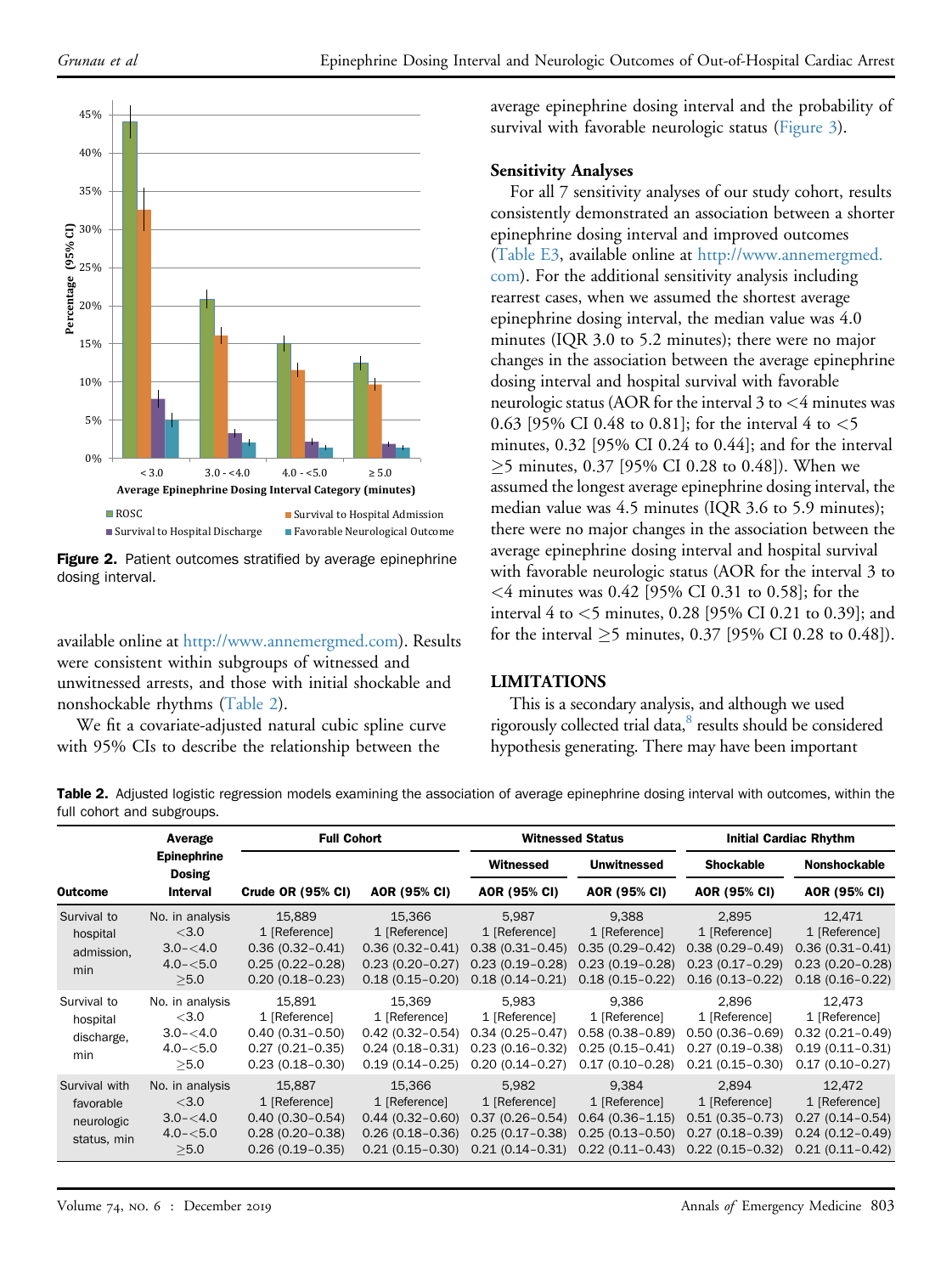<span id="page-7-0"></span>

Figure 3. Covariate-adjusted natural cubic spline curve demonstrating the relationship between the average epinephrine dosing interval and the probability of survival with favorable neurologic status.

unmeasured variables that we did not adjust for. We examined the average epinephrine dosing interval as the key variable of interest. We did not have data on the time of administration of individual epinephrine doses, nor the variability of epinephrine dosing intervals within individual resuscitations. It is possible that the dosing interval varied within resuscitations, the effect of which on outcomes is unclear.

Although we controlled for enrolling cluster, this may not have adequately adjusted for unmeasured differences in resuscitation or postarrest quality of care that may have been correlated with regional practices in epinephrine dosing. It is possible that more frequent epinephrine dosing is associated with more overall aggressive or high-quality resuscitation strategies that may lead to better outcomes. However, we found that patient characteristics and resuscitative treatments between average epinephrine dosing interval groups in our study were similar, suggesting a low risk of bias resulting from differing epinephrine dosing strategies between prognostic phenotypes. Overall, 43 patients had noninteger total doses of epinephrine, indicating that providers appeared to occasionally administer nonstandard doses. Although prognostication bias may play a role in all resuscitations, we found that in the category with the poorest outcomes, the longest attempts at resuscitation were used before termination, suggesting that paramedic impression of a poor outcome and premature termination of efforts were not correlated with average epinephrine dosing interval.

#### DISCUSSION

In this analysis of over 15,000 patients enrolled in the Resuscitation Outcomes Consortium Continuous or

Interrupted Chest Compressions During CPR trial, we found that a shorter average epinephrine dosing interval was associated with improved survival and survival with favorable neurologic status at hospital discharge. These findings may have important clinical implications. Current guidelines recommend epinephrine administration at 3- to 5-minute intervals, but these are based solely on expert opinion without supporting evidence. Our study suggests that an increased dosing frequency may improve clinically relevant out-of-hospital cardiac arrest outcomes, although a definitive answer would require a prospective trial.

Our subgroup and sensitivity analyses support the findings of the primary analysis. Although one might expect shorter epinephrine dosing intervals to have a greater influence on patients with nonshockable rhythms, the association between dosing intervals and outcomes appeared independent of presenting rhythm. In addition, although previous data have suggested that the effectiveness of intraosseous medication delivery may be attenuated in comparison with intravenous administration, $13,14$  the results of our sensitivity analyses separately examining these 2 routes were very similar.

The recent landmark Paramedic 2 trial compared epinephrine (administered at American Heart Associationrecommended dose and dosing intervals) with placebo, with respect to survival at hospital discharge.<sup>[15](#page-9-1)</sup> Epinephrine resulted in a large increase in return of spontaneous circulation and a smaller, but still statistically significant, survival benefit. Although not powered to detect differences in neurologic outcomes, the trial reported no detectable difference in favorable neurologic outcomes, but an increase in survivors with unfavorable outcomes. Our results are congruent in finding that increased dosing frequency was associated with increased return of spontaneous circulation; however, the proportion of neurologic outcomes increased proportionally with the incidence of return of spontaneous circulation, rather than simply yielding non-survivors or unfavorable neurologic outcomes. Patients in our study tended to receive epinephrine earlier (median interval from 911 call to epinephrine 16 minutes) than in the Paramedic 2 trial ( $>$ 21 minutes), which is associated with survival.<sup>4</sup> The shorter epinephrine dosing interval categories in our analysis also demonstrated shorter intervals until return of spontaneous circulation; it is possible that earlier and more frequent doses at the beginning of the resuscitation yield faster return of spontaneous circulation, which is associated with neurologic outcomes.<sup>[16,17](#page-9-2)</sup> Although the Paramedic 2 trial investigated epinephrine doses of 1 mg every 3 to 5 minutes, other epinephrine strategies—including differing doses, differing interval dosing, or infusions—may yield alternate benefit.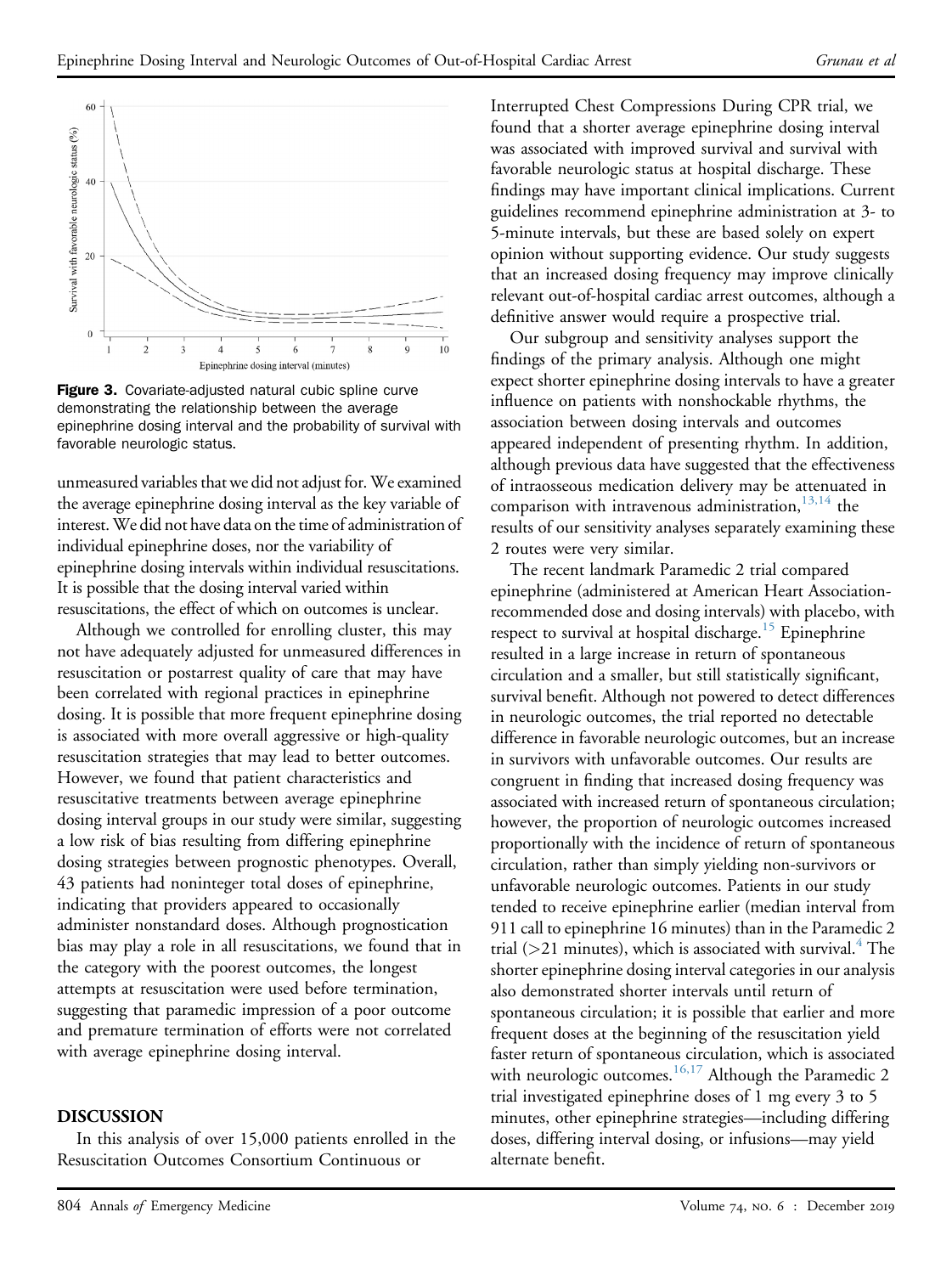Three previous observational analyses of inhospital cardiac arrest examined the association of average epinephrine dosing interval with outcomes; all reported that longer average dosing intervals were associated with improved outcomes.[5-7](#page-8-4) The incongruence of these studies with our results may be multifold. First, inhospital cardiac arrests may have different characteristics. Second, in inhospital cardiac arrests epinephrine was administered in the first 2 to 4 minutes of the arrest, which may have an effect on the optimal dosing interval.<sup>5,7</sup> Two inhospital cardiac arrest analyses reported increased survival with a short dosing interval, but these findings were reversed after adjustment, implying a complex epinephrine-timing relationship.<sup>[5,7](#page-8-4)</sup> One study examined 660 North Carolina out-of-hospital cardiac arrests to estimate the association of several different covariates with return of spontaneous circulation.<sup>18</sup> No meaningful relationship between average epinephrine dosing interval and return of spontaneous circulation was found.

In summary, in this secondary analysis of out-of-hospital cardiac arrest patients receiving epinephrine, a shorter interval between doses of epinephrine was associated with improved survival with favorable neurologic status at hospital discharge.

Supervising editor: Henry E. Wang, MD, MS. Specific detailed information about possible conflict of interest for individual editors is available at <https://www.annemergmed.com/editors>.

Author affiliations: From the Department of Emergency Medicine (Grunau, Scheuermeyer, Christenson) and Division of Cardiology (Fordyce), University of British Columbia, British Columbia, Canada; Centre for Health Evaluation and Outcome Sciences, and St. Paul's Hospital, Vancouver, British Columbia, Canada (Grunau, Scheuermeyer, Christenson); the Department of Emergency Medicine, University of Fukui Hospital, Fukui Prefecture, Japan (Kawano); the Institute of Medical Science, Faculty of Medicine (Drennan), and the Division of Emergency Medicine, Department of Medicine (Lin), University of Toronto, Toronto, Ontario, Canada; the Department of Critical Care and Division of Cardiology, Department of Medicine, University of Alberta, Edmonton, Alberta, Canada (van Diepen); and the Department of Emergency Medicine, Michigan State University College of Human Medicine, Grand Rapids, MI (Reynolds).

Author contributions: BG conceived the study. JC supervised original data collection. All authors designed the investigation. TK performed the statistical analysis. BG drafted the article, and all authors contributed substantially to its revision. BG takes responsibility for the paper as a whole.

All authors attest to meeting the four [ICMJE.org](http://ICMJE.org) authorship criteria: (1) Substantial contributions to the conception or design of the work; or the acquisition, analysis, or interpretation of data for the work; AND (2) Drafting the work or revising it critically for important intellectual content; AND (3) Final approval of the version to be

published; AND (4) Agreement to be accountable for all aspects of the work in ensuring that questions related to the accuracy or integrity of any part of the work are appropriately investigated and resolved.

Funding and support: By Annals policy, all authors are required to disclose any and all commercial, financial, and other relationships in any way related to the subject of this article as per ICMJE conflict of interest guidelines (see [www.icmje.org](http://www.icmje.org)). The authors have stated that no such relationships exist. The BC Resuscitation Research Unit is supported by the Heart and Stroke Foundation, the Institute for Circulatory and Respiratory Health of the Canadian Institutes of Health Research, the Provincial Health Services Authority, and Providence Health Care.

Publication dates: Received for publication March 5, 2019. Revisions received April 4, 2019, and April 15, 2019. Accepted for publication April 25, 2019.

#### <span id="page-8-0"></span>REFERENCES

- 1. [Go AS, Mozaffarian D, Roger VL, et al. Heart disease and stroke](http://refhub.elsevier.com/S0196-0644(19)30354-3/sref1) [statistics](http://refhub.elsevier.com/S0196-0644(19)30354-3/sref1)—[2014 update: a report from the American Heart Association.](http://refhub.elsevier.com/S0196-0644(19)30354-3/sref1) Circulation[. 2014;129:e28-e292](http://refhub.elsevier.com/S0196-0644(19)30354-3/sref1).
- <span id="page-8-1"></span>2. [Link MS, Berkow LC, Kudenchuk PJ, et al. Part 7: adult advanced](http://refhub.elsevier.com/S0196-0644(19)30354-3/sref2) [cardiovascular life support: 2015 American Heart Association](http://refhub.elsevier.com/S0196-0644(19)30354-3/sref2) [guidelines update for cardiopulmonary resuscitation and emergency](http://refhub.elsevier.com/S0196-0644(19)30354-3/sref2) cardiovascular care. Circulation[. 2015;132\(18 suppl 2\):S444-S464.](http://refhub.elsevier.com/S0196-0644(19)30354-3/sref2)
- <span id="page-8-2"></span>3. [Ornato JP. Optimal vasopressor drug therapy during resuscitation.](http://refhub.elsevier.com/S0196-0644(19)30354-3/sref3) Crit Care[. 2008;12:123.](http://refhub.elsevier.com/S0196-0644(19)30354-3/sref3)
- <span id="page-8-3"></span>4. [Hansen M, Schmicker RH, Newgard CD, et al. Time to epinephrine](http://refhub.elsevier.com/S0196-0644(19)30354-3/sref4) [administration and survival from nonshockable out-of-hospital](http://refhub.elsevier.com/S0196-0644(19)30354-3/sref4) [cardiac arrest among children and adults.](http://refhub.elsevier.com/S0196-0644(19)30354-3/sref4) Circulation. 2018;137: [2032-2040](http://refhub.elsevier.com/S0196-0644(19)30354-3/sref4).
- <span id="page-8-4"></span>5. [Warren SA, Huszti E, Bradley SM, et al. Adrenaline \(epinephrine\)](http://refhub.elsevier.com/S0196-0644(19)30354-3/sref5) [dosing period and survival after in-hospital cardiac arrest: a](http://refhub.elsevier.com/S0196-0644(19)30354-3/sref5) [retrospective review of prospectively collected data for the American](http://refhub.elsevier.com/S0196-0644(19)30354-3/sref5) Heart Association'[s Get With the Guidelines](http://refhub.elsevier.com/S0196-0644(19)30354-3/sref5)–[Resuscitation \(National](http://refhub.elsevier.com/S0196-0644(19)30354-3/sref5) [Registry of CPR\) Investigator.](http://refhub.elsevier.com/S0196-0644(19)30354-3/sref5) Resuscitation. 2014;85:350-358.
- 6. [Wang CH, Huang CH, Chang WT, et al. The in](http://refhub.elsevier.com/S0196-0644(19)30354-3/sref6)fluences of adrenaline [dosing frequency and dosage on outcomes of adult in-hospital cardiac](http://refhub.elsevier.com/S0196-0644(19)30354-3/sref6) [arrest: a retrospective cohort study.](http://refhub.elsevier.com/S0196-0644(19)30354-3/sref6) Resuscitation. 2016;103: [125-130.](http://refhub.elsevier.com/S0196-0644(19)30354-3/sref6)
- 7. [Hoyme DB, Patel SS, Samson RA, et al. Epinephrine dosing interval](http://refhub.elsevier.com/S0196-0644(19)30354-3/sref7) [and survival outcomes during pediatric in-hospital cardiac arrest.](http://refhub.elsevier.com/S0196-0644(19)30354-3/sref7) Resuscitation[. 2017;117:18-23](http://refhub.elsevier.com/S0196-0644(19)30354-3/sref7).
- <span id="page-8-5"></span>8. [Nichol G, Leroux B, Wang H, et al. Trial of Continuous or Interrupted](http://refhub.elsevier.com/S0196-0644(19)30354-3/sref8) [Chest Compressions During CPR.](http://refhub.elsevier.com/S0196-0644(19)30354-3/sref8) N Engl J Med. 2015;373: [2203-2214.](http://refhub.elsevier.com/S0196-0644(19)30354-3/sref8)
- 9. [Morrison LJ, Nichol G, Rea TD, et al. Rationale, development and](http://refhub.elsevier.com/S0196-0644(19)30354-3/sref9) [implementation of the Resuscitation Outcomes Consortium](http://refhub.elsevier.com/S0196-0644(19)30354-3/sref9) [Epistry](http://refhub.elsevier.com/S0196-0644(19)30354-3/sref9)–Cardiac Arrest. Resuscitation[. 2008;78:161-169](http://refhub.elsevier.com/S0196-0644(19)30354-3/sref9).
- <span id="page-8-6"></span>10. [von Elm E, Altman DG, Egger M, et al. The Strengthening the Reporting](http://refhub.elsevier.com/S0196-0644(19)30354-3/sref10) [of Observational Studies in Epidemiology \(STROBE\) statement:](http://refhub.elsevier.com/S0196-0644(19)30354-3/sref10) [guidelines for reporting observational studies.](http://refhub.elsevier.com/S0196-0644(19)30354-3/sref10) J Clin Epidemiol. [2008;61:344-349](http://refhub.elsevier.com/S0196-0644(19)30354-3/sref10).
- <span id="page-8-7"></span>11. [Kudenchuk PJ, Brown SP, Daya M, et al. Amiodarone, lidocaine, or](http://refhub.elsevier.com/S0196-0644(19)30354-3/sref11) [placebo in out-of-hospital cardiac arrest.](http://refhub.elsevier.com/S0196-0644(19)30354-3/sref11) N Engl J Med. 2016;374: [1711-1722.](http://refhub.elsevier.com/S0196-0644(19)30354-3/sref11)
- <span id="page-8-8"></span>12. [Perkins GD, Jacobs IG, Nadkarni VM, et al. Cardiac arrest and](http://refhub.elsevier.com/S0196-0644(19)30354-3/sref12) [cardiopulmonary resuscitation outcome reports: update of the](http://refhub.elsevier.com/S0196-0644(19)30354-3/sref12) [Utstein Resuscitation Registry Templates for Out-of-Hospital Cardiac](http://refhub.elsevier.com/S0196-0644(19)30354-3/sref12) [Arrest: a statement for healthcare professionals from a task force of](http://refhub.elsevier.com/S0196-0644(19)30354-3/sref12) [the International Liaison Committee.](http://refhub.elsevier.com/S0196-0644(19)30354-3/sref12) Resuscitation. 2015;96: [328-340.](http://refhub.elsevier.com/S0196-0644(19)30354-3/sref12)